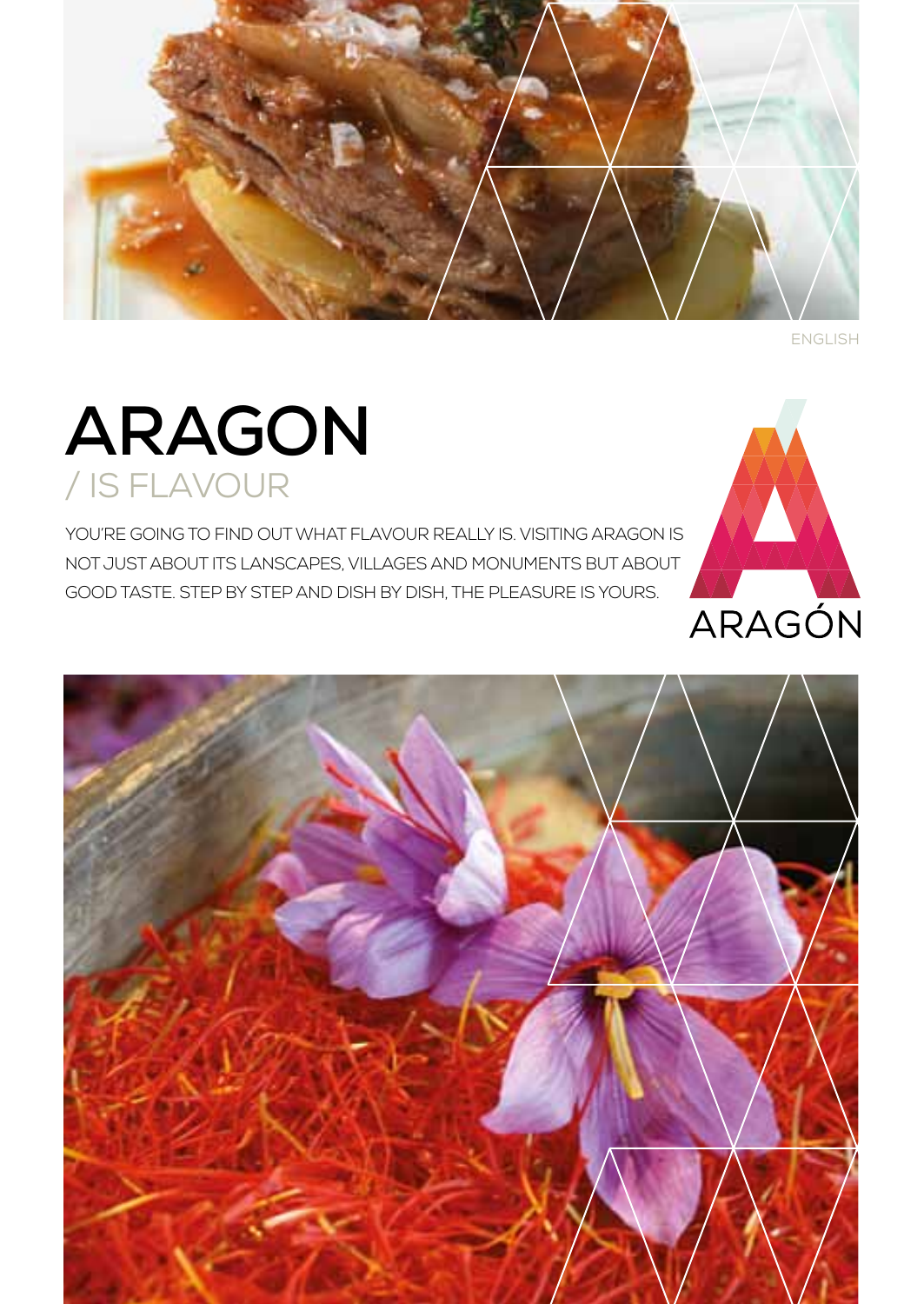$\bigcup$  ARAGONESE CUISINE IS INSPIRED AS MUCH BY ITS NEIGHBOURS TO THE NORTH AND FROM THE MEDITERRANEAN AS IT IS BY THE ABUNDANCE OF ITS GARDEN PRODUCE 99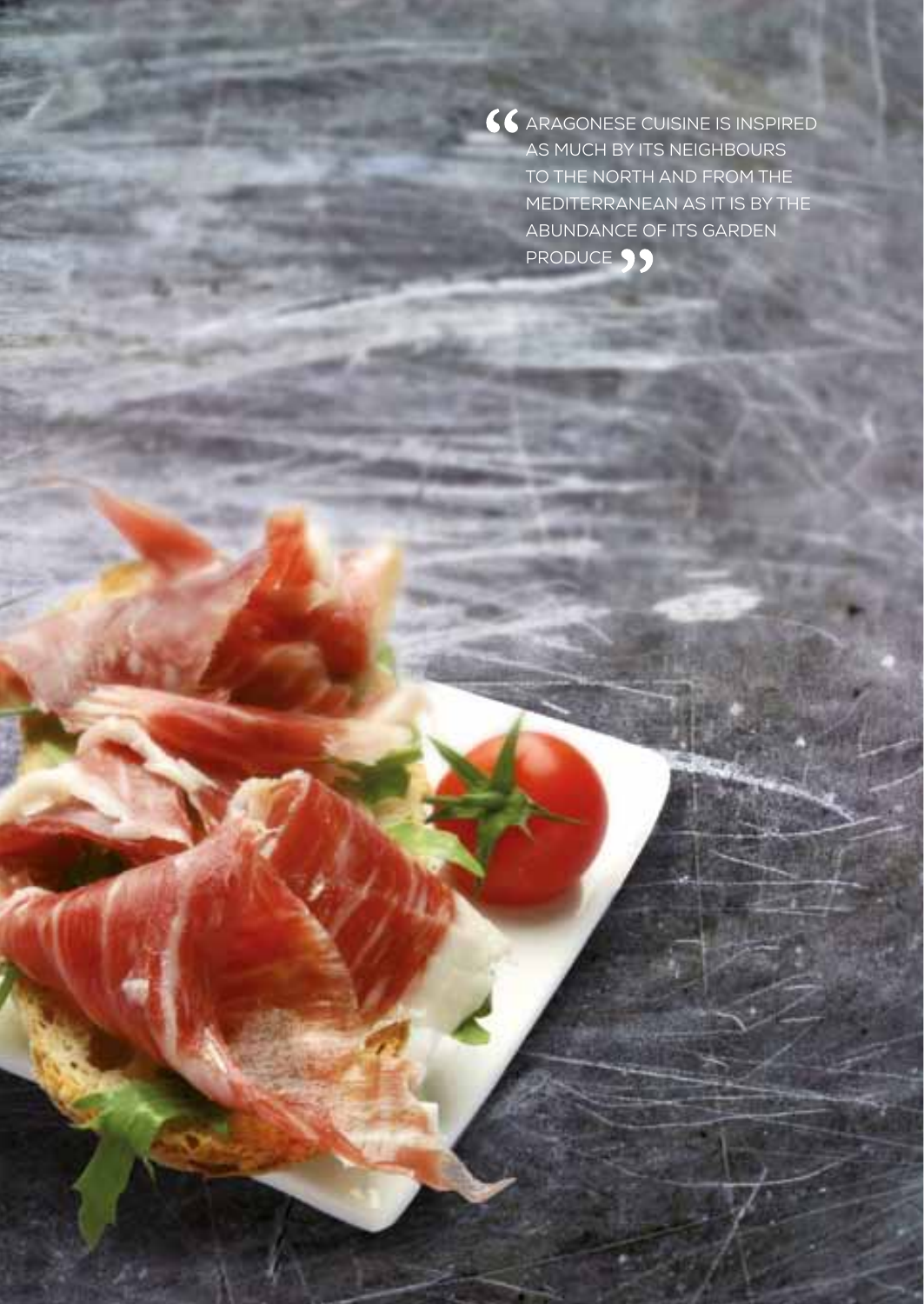

**YOU'RE GOING TO FIND OUT WHAT FLAVOUR REALLY IS. VISITING ARAGON IS NOT JUST ABOUT ITS LANSCAPES, VILLAGES AND BY DISH, THE PLEASURE IS YOURS.**

# MONUMENTS BUT ABOUT GOOD TASTE. STEP BY STEP AND DISH<br>
BY DISH, THE PLEASURE IS YOURS.<br> **THE ANZALID** There is a way of appreciating the culture of a land by means of your senses. In<br>There is a way of appreciating the culture of a land by means of your senses. In<br>Aragon, you can discover the know-how of traditional dishes  **IS FLAVOUR**

There is a way of appreciating the culture of a land by means of your senses. In Aragon, you can discover the know-how of traditional dishes and the imagination of the new generation of chefs. And tasting is the best way to get to know them, because they contain the best of this land.



**FURTHER INFORMATION www.gastronomia-aragonesa.com**



Olives from Lower Aragon.



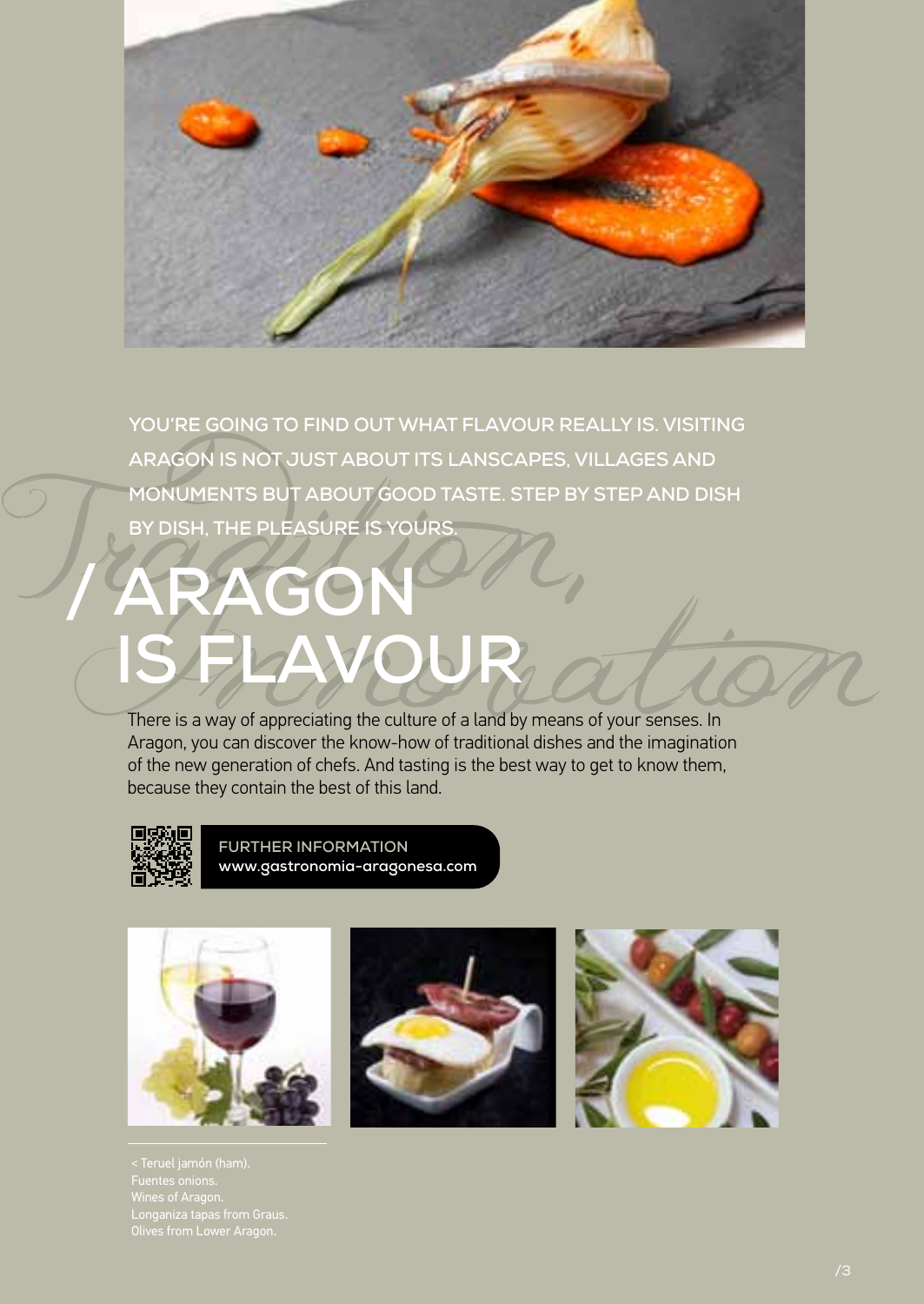WINE IS THE LINK BETWEEN THE ESSENCE OF A LAND AND THE SPIRIT OF THE PEOPLE WHO DRINK IT, BECAUSE IT IS BORN OF THE EARTH AND THE SUN.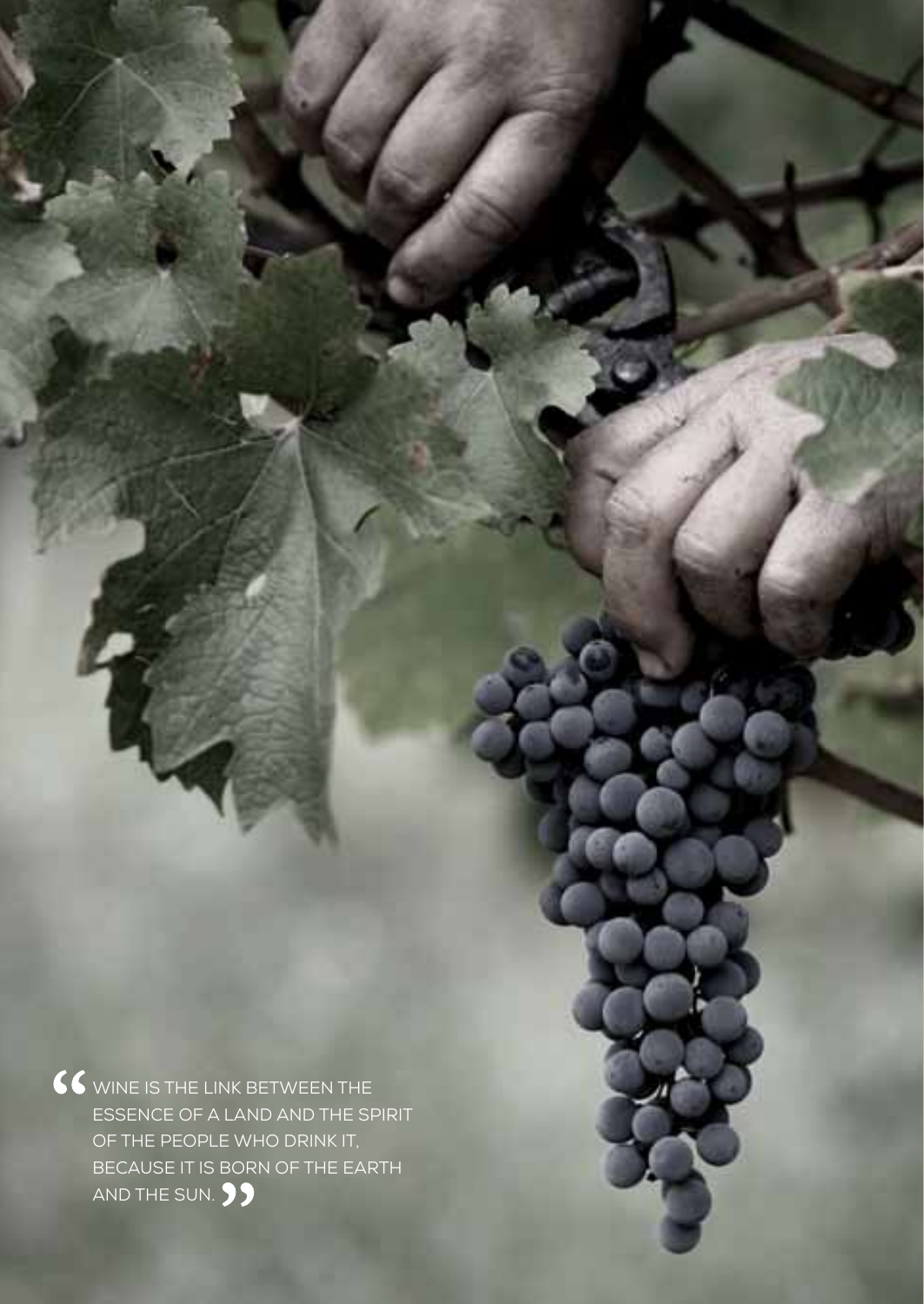### **01/**  ARAGON IS FLAVOUR

And tasting is the best way to get to know it, because it contains the best of this land.





### **03/**  PRODUCTS WITH DENOMINACIÓN DE **ORIGEN**

It is surprising how each region's characteristics and traditions can impart an individual character to each product.

**04/**  THE C'ALIAL SEAL

C'alial is a quality assurance seal from the Aragon Regional Government which identifies foodstuffs distinguished by their special culinary and nutritional qualities.

### **02/**  OUTSTANDING **PRODUCE**

A variety of products are taken to their culinary heights in Aragon. Find out about them and if you get the chance, try them.



### **05/ QUALITY** CONFECTIONARY

There are many local specialities in which love for tradition and culinary imagination have been blended to create true delicacies in their own right.

### **06/** AND NOW, ENJOY IT!

Aragon is a region where we know how to eat well and enjoy ourselves at the same time. We'll give you a few ideas and one piece of advice: try everything.

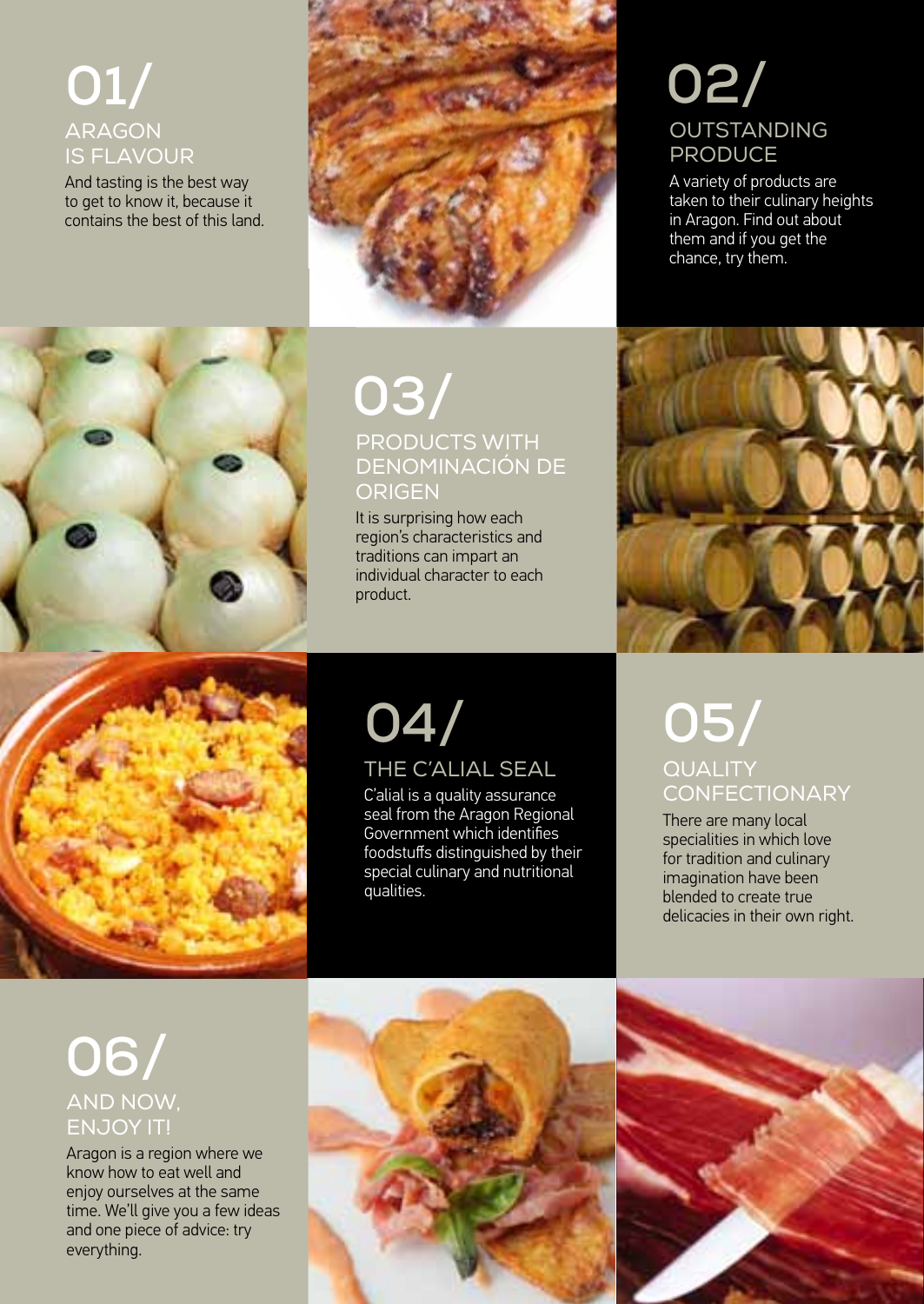

Borage. Black truffles from Graus and Sarrión.

A VARIETY OF PRODUCTS ARE TAKEN TO THEIR CULINARY HEIGHTS IN ARAGON. FIND OUT ABOUT THEM AND, IF YOU GET THE CHANCE, TRY THEM.

# / OUTSTANDING PRODUCE

### **BORAGE**

Queen of the market garden

This vegetable is the most delicate, exquisite, nutritious and healthful of all the garden produce of the Ebro valley. Borage is tender, simple and cheap, with a fine and delicate flavour that requires no complicated preparation. You can use the whole plant. Crespillos are made with the leaves, which are coated in flour, egg and aniseed and fried in a pan.

In recent times, borage has become part of avant-garde cookery in top-level restaurants, both here in Spain and in other countries. It is considered a gourmet vegetable thanks to its delicacy and distinctive qualities, which allow it to be perfectly combined with all manner of flavours, including oyster mushrooms, meat, and clams…

### **BLACK TRUFFLES**

The flack diamond

Black truffles (tuber melanosporum) abound in quantity and quality in Aragon, above all in the western areas of Huesca's Pyrenean foothills, and in Graus in particular. Here, the Fresh Truffle Market is held weekly between the months of December and March. In Teruel, meanwhile, the mountainous areas of El Maestrazgo, Gúdar and Javalambre, as well as those of Lower Aragon and Matarraña are the most well-known. But it is the Sarrión area, near Teruel, which is regarded as the Spanish black truffle capital, holding its International Truffle Fair (Fitruf) here at the beginning of December.

Regarded as the culinary black diamond, it has an exotic flavour unlike anything else, which can transform the simplest dish into gourmet cuisine.

Aragon is the world's main producer of this variety of black truffle.

### **JILOCA SAFFRON**

Red gold

A seasoning par excellence, saffron is the essence of Aragon, the flavour of a culture. The saffron produced in the Jiloca region in the province of Teruel is considered one of the best in the world.

Saffron crocus harvesting is carried out carefully by hand, flower by flower. Some 150 flowers are needed to produce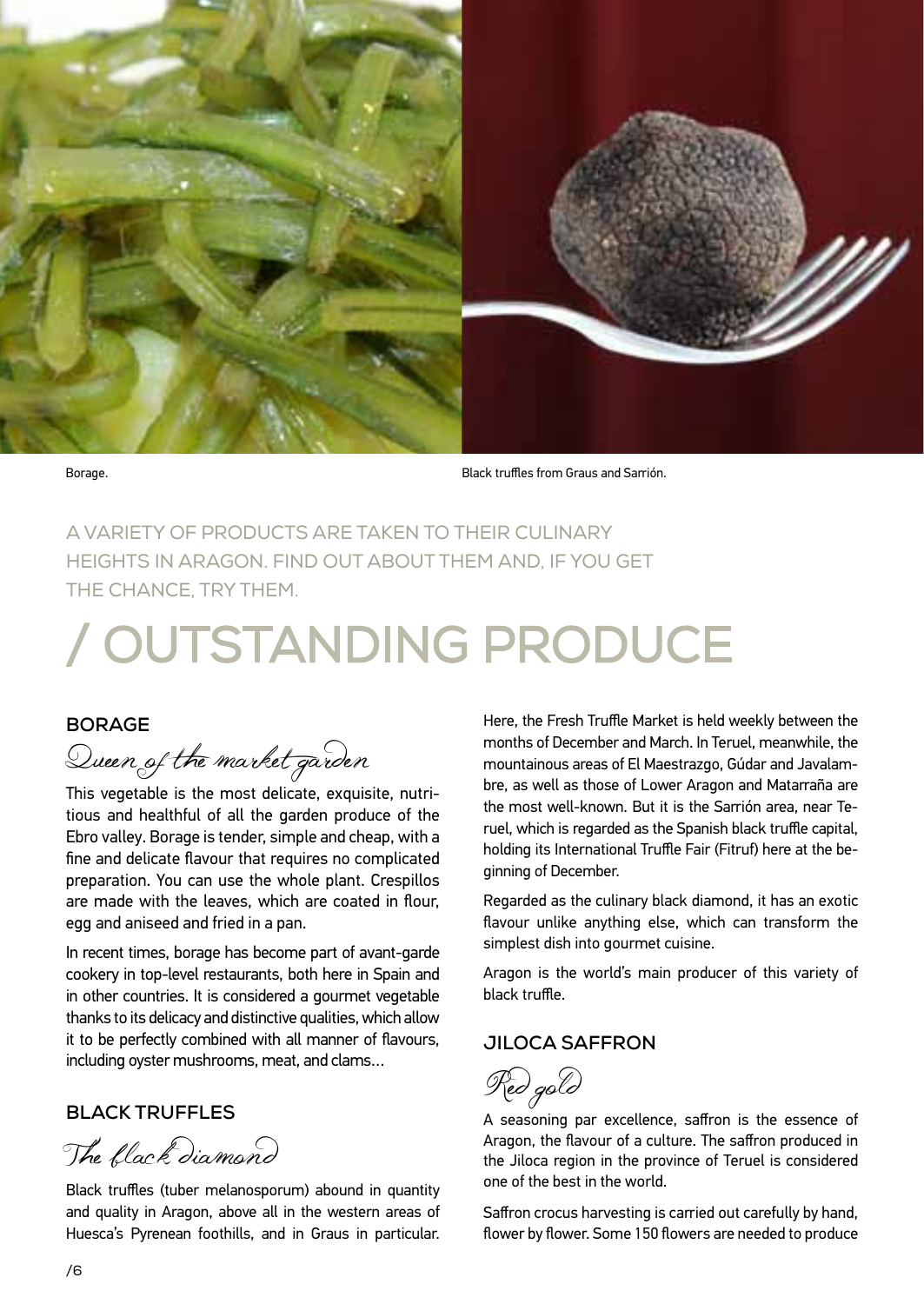

a single gram of dried saffron, which goes by the name of 'oro rojo' ('red gold').

In Aragon, it is used not only to add special flavour and colour to all types of stews but also in the production of other products such as chocolate, sheep's cheese, herb liqueur, pasta and olive oil.

And it is right here, in the Jiloca area, in Monreal del Campo, where you can find the Saffron Museum, exploring and safeguarding the culture of this crop, so traditional to this region.

### **LOCAL CHEESES**

Age-old knowledge

Aragonese cheeses are a true delicacy. Boasting a long and proud tradition, they are currently enjoyed as one of the most exquisite morsels of our culinary craftsmanship.

In Aragon, there are more than 35 cheese producers making some 130 varieties, both cured and fresh. In Teruel some of the best are in Alcañiz, Albarracín, La Fresneda, Peñarroya de Tastavins, Aguilar de Alfambra and Samper de Calanda. But the most famous and emblematic of the Aragonese food world is probably that of Tronchón, in El Maestrazgo.

Pyrenean cheeses are made for a lengthy shelf-life. Some good examples are those from Benasque, Benabarre, Canfranc, Senz, Esposa, Saravillo, Radiquero and Sieso.

And in Zaragoza, those of El Burgo de Ebro, Ejea de los Caballeros, Caspe, Monegrillo, Letux and the El Moncayo area stand out. These cheeses are always excellent, due not only to the high quality of their raw ingredients but also to their age-old tradition of craftsmanship.



### **SUN-DRIED TOMATOES**

Concentrated flavour

Sun-dried tomatoes, traditional in Caspe, are dried slowly in the sun, resulting in a product of highly concentrated flavour which will last all winter.

They are widely used in various types of dishes. To prepare them, soak them in lukewarm water, then fry them in plenty of olive oil over a low heat. The tomatoes will recover all their summer essence, intensified by frying, or as an ingredient in mouth-watering stews.

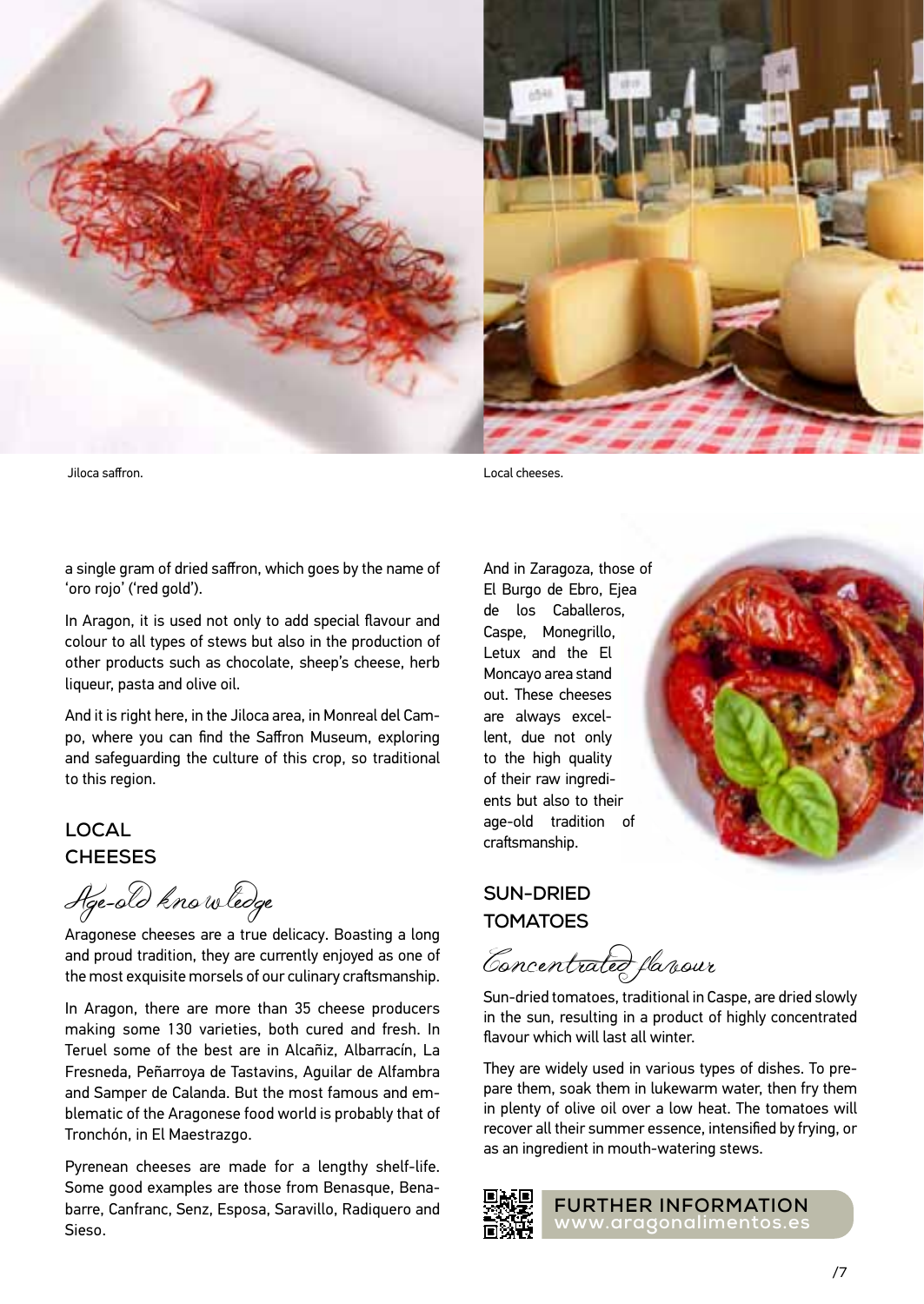## **/ PRODUCTS WITH DENOMINACIÓN DE ORIGEN**

**IT IS AMAZING HOW EACH REGION'S CHARACTERISTICS AND TRADITIONS CAN IMPART AN INDIVIDUAL CHARACTER TO EACH PRODUCT. HERE YOU CAN PUT IT TO THE TEST.**

### **OLIVE OIL FROM LOWER ARAGON**



The empeltre variety of olive is used here to make this precious liquid, regarded as one of the best oils in the world. Its defining characteristics are a clean appearance, golden-yellow colour and a smooth and pleasant flavour with a distinct olive aroma. So good you need nothing more.

### **OLIVE OIL FROM MONCAYO**



Varieties used here are empeltre, arbequina, negral, ver dial and royal. These are balanced oils. Their fruity aro mas suggest ripe green olives and dried fruit, and they have unique properties that distinguish them from the rest of the olive-growing regions. Don't miss your chance to try them.

### **FUENTES DE EBRO ONIONS**



Sweet but not strong.

Thanks to the quality of the soils where it is grown, the sweet onion of Fuentes de Ebro, near Zaragoza, is a unique and superior product. Its water content, higher than any other variety of onion, makes it mild and tender.

<sup>&</sup>lt; Calanda peaches.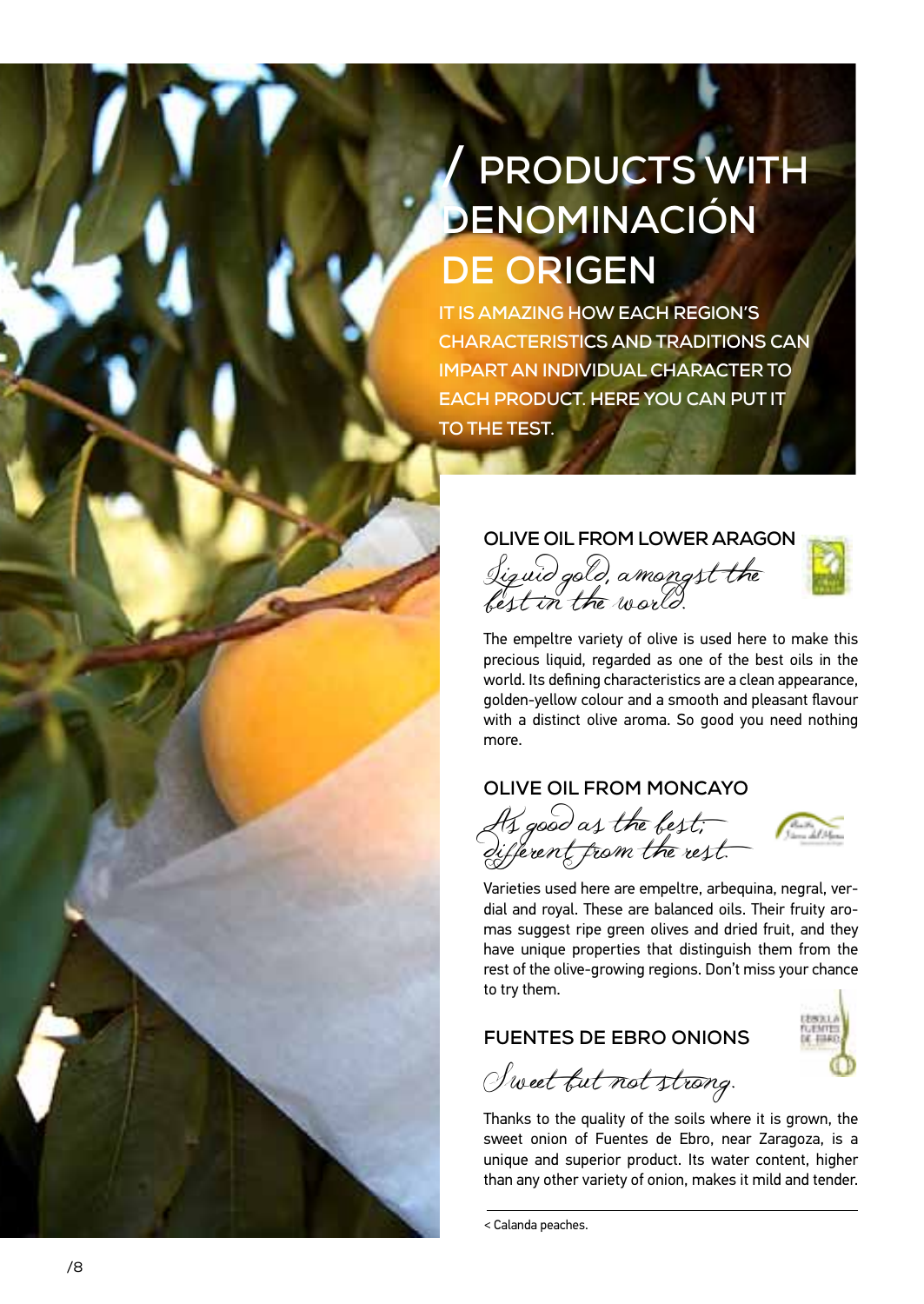### **TERUEL JAMÓN (HAM)**

Ham with star quality.

The specific environmental conditions of the uplands of Teruel, with its cold, dry climate, have encouraged an age-old tradition of curing high-quaity jamón (ham).

Present-day Teruel jamón (ham) is produced from crossbred pigs which are fed on natural feed, closely regulated, and slaughtered at around 8 or 9 months.

In appearance, the ham is long, retaining the hoof and rind, on which an eight-point star is branded beside the word 'Teruel'. There is also a numbered band around the upper part with the logo of the Regulatory Board, which

- 1/ Ternasco lamb.
- 2/ Navarra asparagus.
- 3/ Fuentes onions.
- 4/ Aragon olive oil. 5/ Teruel jamón (ham).

distinguishes and certifies the products of this Denominación de Origen (protected designation of origin).

When sliced, the ham is glossy and slightly marbled with fat. Its exquisite flavour, mild and slightly salty, is a true delight on the palate.

### **CALANDA PEACHES**

The sweet fruit <del>of</del> ingenuity and demand.



What principally distinguishes Calanda peaches is their special care. The result is a fruit with an even, creamyyellow to straw colour and a texture and sugar content which give it an unbeatable appearance and unique flavour.

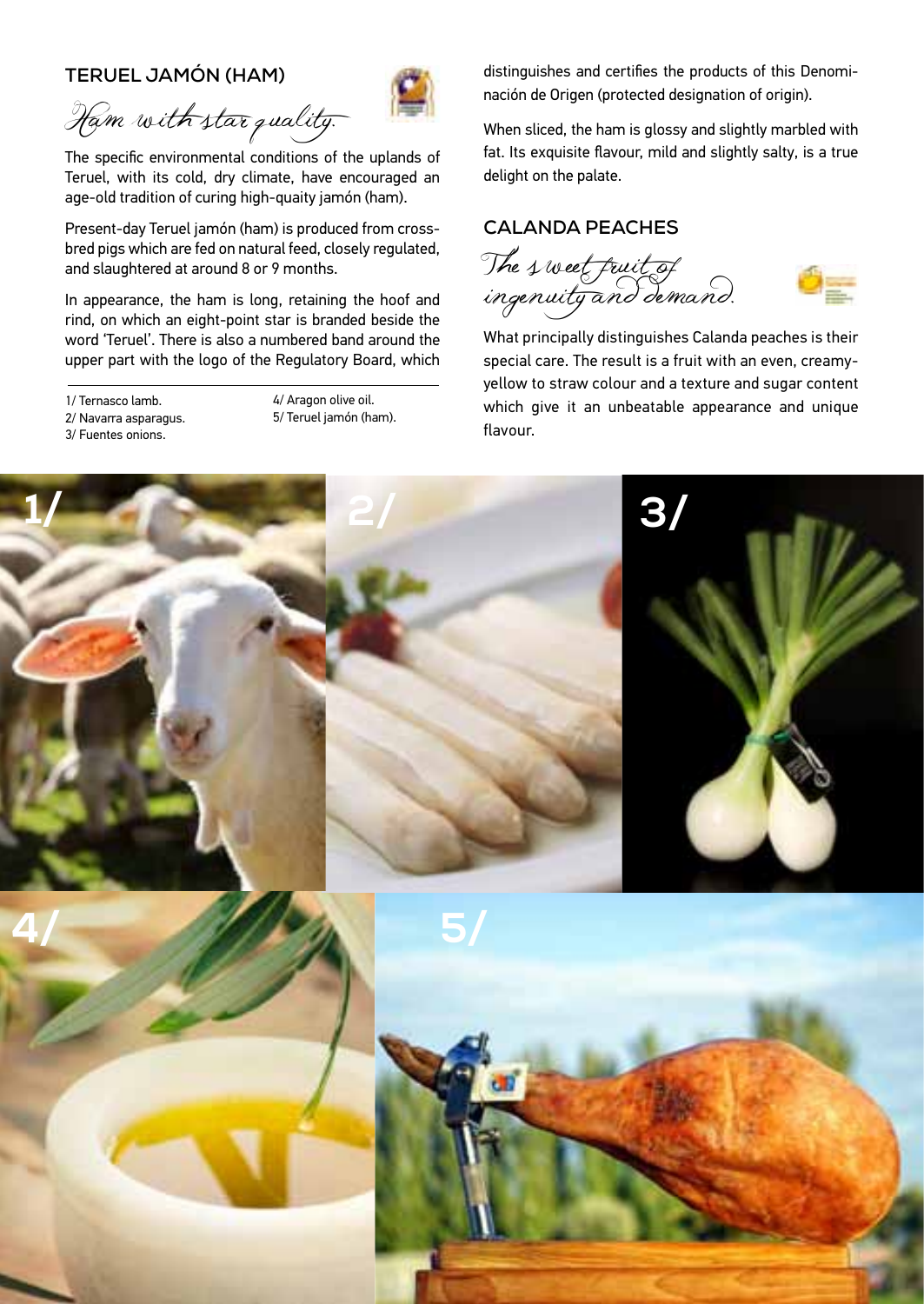### **TERNASCO LAMB**



An exquisite meat

Aragon's Ternasco lamb is lamb fed from birth on maternal milk and cereals, and slaughtered at an age of less than 90 days and a weight of between 8 and 12 kg. This makes it a tender delicacy fit for a feast. Genetics is allimportant. Lambs come from three indigenous breeds: Roya Bilbilitana, Rasa Aragonesa and Ojinegra de Teruel.

Roasted with potatoes, it is one of the most traditional dishes of Aragonese cuisine.

### **NAVARRA WHITE ASPARAGUS**



Gastronomic luxury from the Ebro Valley

The Regulatory Board of Navarra Asparagus also oversees production in the adjacent areas of La Rioja and Aragon, where it is a traditional crop.

It is produced under this designation in 43 Aragonese localities within the provinces of Huesca and Zaragoza. Distinguished by its white colour and smooth texture with little or no fibres, it yields a perfect balance of mildness and bitterness on the palate.

**More Info:** www.rutadelvinosomontano.com www.dosomontano.com/festival-del-vino Wine Space of the D.O. of Somontano. Avda. de la Merced, nº 64. Barbastro (Huesca)

**More Info:** www.larutadelagarnacha.es Museum of the D.O. of Campo de Borja. Monasterio de Veruela. Vera de Moncayo (Zaragoza)

**More Info:** www.docalatayud.com Wine Museum of the D.O. of Calatayud Monasterio de Piedra. Nuévalos (Zaragoza)

**More Info:** www.rutadelvinocampodecarinena.com Wine Museum of the D.O. of Cariñera Cno de la Platera, 7. Cariñena (Zaragoza)

**More Info:** www.vinosdelatierradearagon.es

/ OUR WINES

WINE TOURISM IS ONE OF THE AREAS OF MODERN TOURISM THAT ATTRACTS MOST INTEREST.

Aragon has four wine-making designations of origin: Somontano, Cariñena, Campo de Borja and Calatayud. Also, the Cava Regulatory Board certifies wines produced in 7 autonomous regions, including Aragon. Sip by sip, you can uncover all the secrets of this sensual world.

### **SOMONTANO WINES**

The area of Somontano de Barbastro has an ancient tradition of wine production.

This is a transitional zone between the Ebro Valley and the Pyrenees, with a micro-climate favourable to vines which allows the grapes to ripen earlier than in the rest of Aragon.

The most common grape varieties are Cabernet Sauvignon, Merlot, Tempranillo, Chardonnay and Gewürztraminer.

A meticulous selection of wine producers and tourist establishments, endorsed for their quality and professionalism, have joined forces in the Wine Route of Somontano. Their numerous services and activities (Wine Bus, vineyard tours, wine-tastings, etc.) offer you the chance to sample the pleasures of the good life and get to know the spectacular landscape of the Pyrenean foothills.

What's more, the Somontano Wine Festival is one of the most important dates in the Spanish wine tourism calendar. During the month of August, to the sound of live music, you can sample local cuisine with exquisite tapas and wines of the D.O. as well as participating in activities such as winetasting workshops and vineyard tours.

### **CARIÑENA WINES**

Campo de Cariñena is one of the oldest winegrowing regions in the country and currently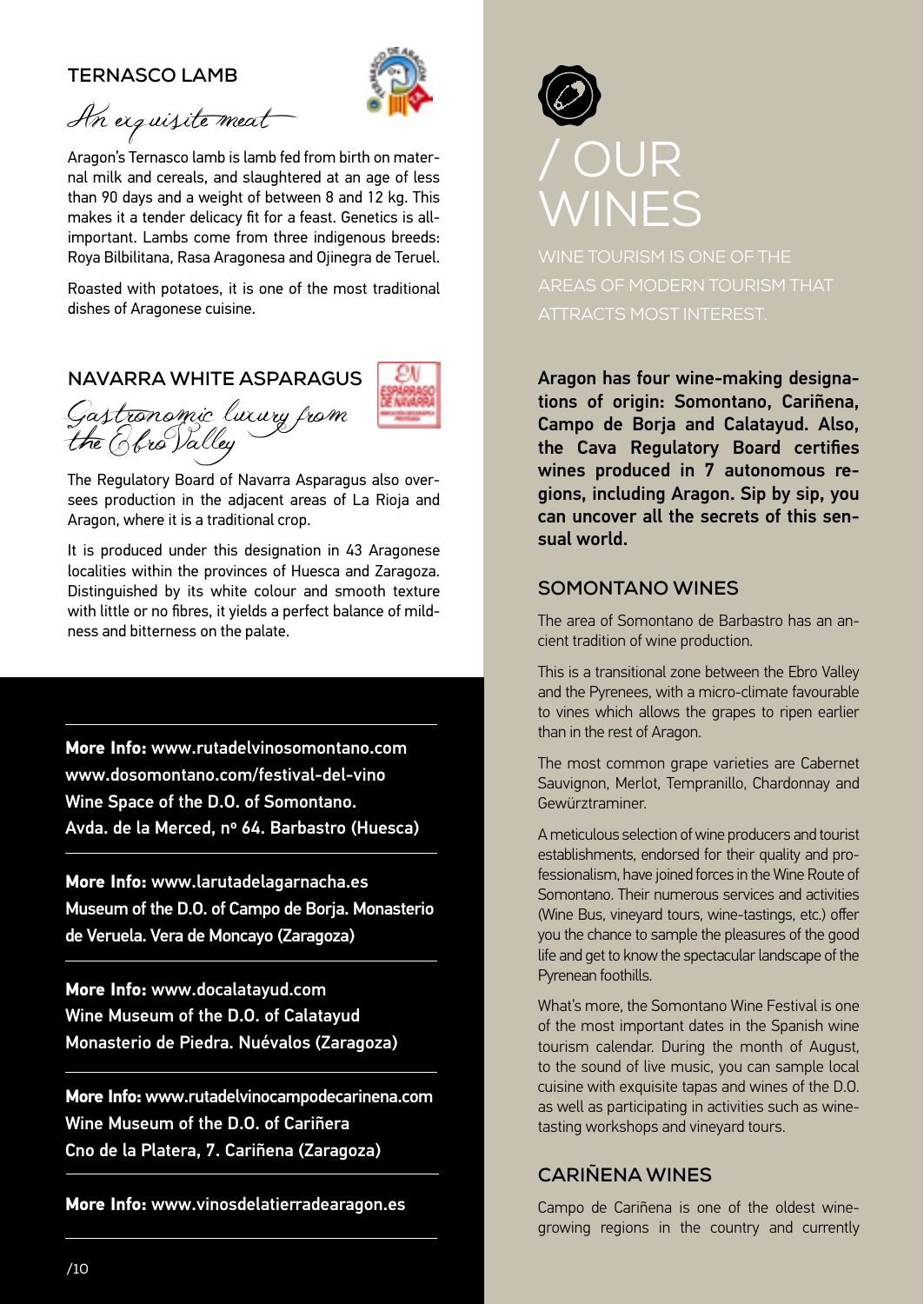undergoing something of a revival. Its characteristics remain the same, but the wine-producing culture and tradition is evolving. Because of this, the way of defining and presenting its wines is different.

The varieties of grape used here include: Garnacha tinta, Cariñena, Tempranillo, Monastrell, Juan Ibáñez, Cabernet Sauvignon, Macabeo, Garnacha blanca, Parellada and Moscatel romano.

The Association for the Tourist Promotion of the Wine Route of Campo de Cariñena pools the efforts of various establishments with the aim of offering new tourist activities based around wine. In this way, the visitor can enjoy this traditional area via its scenic, historic, culinary and vinicultural variety.

### **CAMPO DE BORJA WINES**

The tradition of wine-growing dates back centuries here, to when the monks of the Monastery of Veruela cultivated their vines below El Moncayo.

Campo de Borja maintains its air of mystery amongst the vineyards, barrels and silence, safeguarding the wisdom of the area's great wine-producers.

Its diversity of micro-climates and soils enhances the subtleties of the superb traditional Garnacha grape varieties and makes Campo de Borja the Garnacha empire.

This is the predominant variety in cultivation, but it may also be grown alongside Tempranillo, Syrah and Cabernet.

### **CALATAYUD WINES**

The dramatic temperature differences between night and day in this area have a crucial impact on the ripening of the grape, making its harvesting the latest in Aragon.

Because of these variations, the wines are very wellbalanced and different from those of the rest of Aragon: smooth and well-suited to the tastes of the current market. The most important variety is Garnach tinta, with a lineage of over 40 years and planted on steep terrain.

### **WINES DE LA TIERRA**

The designation of de la Tierra has been created to identify a series of wines from particular areas, which have pleasant surprises in store for the consumer.



Garnacha Tempranillo Syrah Cabernet



There are vineyards to visit throughout Aragon.



Cariñena wines.



Traditional wine shop in the historic quarter.

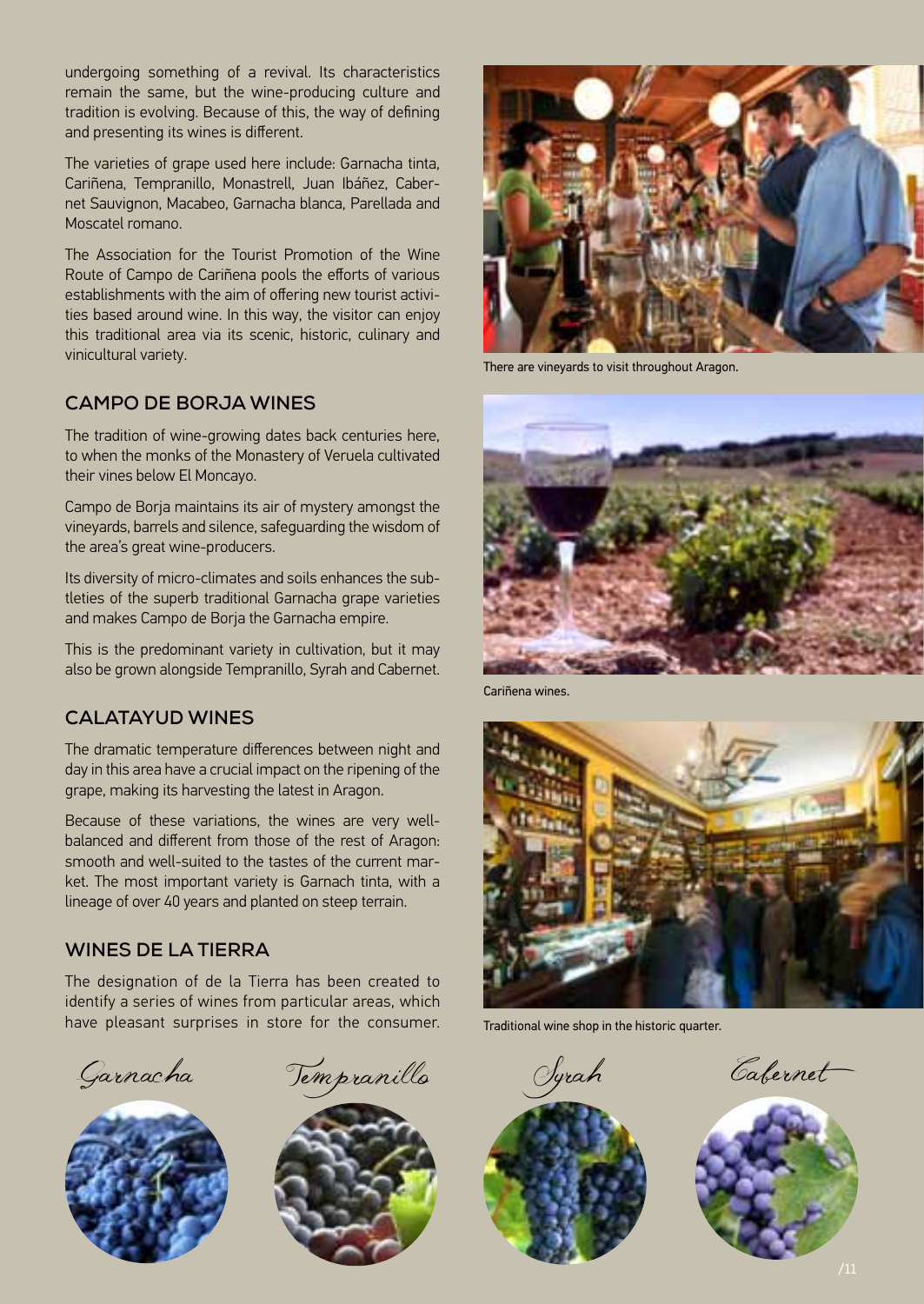

**IN VARIOUS PLACES IN THE PRO-VINCE OF ZARAGOZA (AINZÓN, CARI-ÑENA AND CALATAYUD), THERE IS A TRADITION OF SPARKLING WINE PRODUCTION USING THE CHAM-PAGNE METHOD. THIS IS NOW PART OF THE DENOMINACIÓN DE ORIGEN CAVA REGION.**

These sparkling wines are guaranteed to be produced according to the traditional method, with the second fermentation taking place in the bottle, and ageing in the cellar for a minimum of nine months. The specific conditions of the Aragonese vineyards are given the personal touch by wine experts, resulting in cavas with singular subtleties and their own individual character.

**More Info:** www.aragonalimentos.es



Recognised at European level as an Indicación Geográfica Protegida (Protected Geographical Indication), these table wines must fulfil certain criteria.

Five areas, belonging to three Aragonese provinces, come under this designation: Valle del Cinca, Ribera del Gállego-Cinco Villas, Bajo Aragón, Valdejalón and Valle del Jiloca. A sixth, Ribera del Queiles, extends into the region of Navarra. These are wines with individual character that are definitely worthwhile getting to know.



Many Aragonese wines have been rated by the wine guru Robert Parker with more than 90 points.

The wine routes of Somontano, Campo de Cariñena and Garnacha (Campo de Borja) have joined together to form Enoturismo Aragón (Aragon wine tourism) with the aim of joint promotion and expanding its market position.

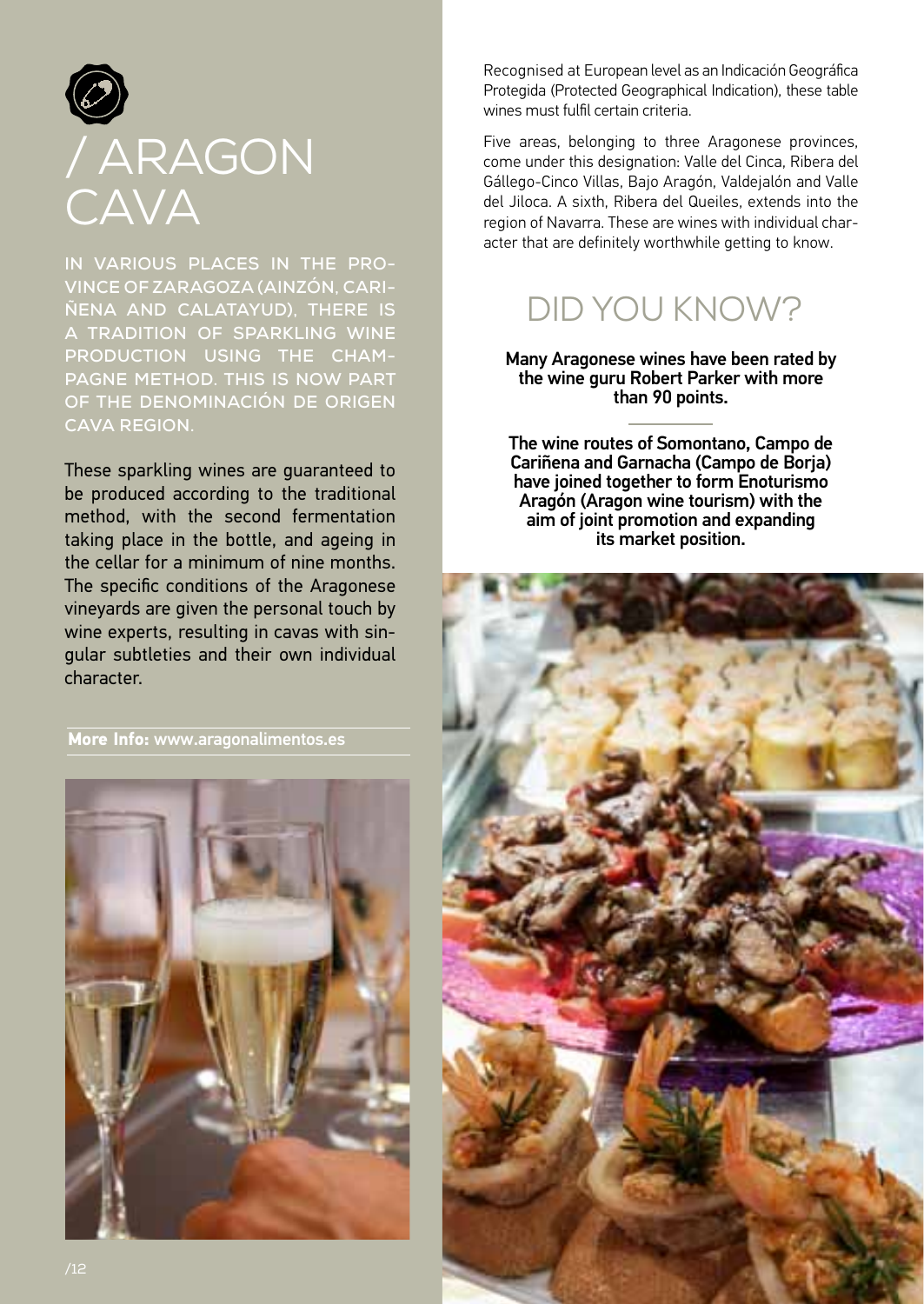TAPAS ARE BITE-SIZE DELICACIES PERFECT FOR SAMPLING DIFFERENT FLAVOURS AND TEXTURES IN JUST ONE MOUTHFUL. A DEEPLY-ROOTED ARAGONESE CUSTOM WHICH BLENDS TRADITION AND MODERNITY.



**Huesca, Teruel and Zaragoza are all 'tapas cities'. Like other areas of Aragon, each of these cities holds an annual competition to celebrate their innovations in the art of bar snacks, and allow leading establishments to show off their new developments in 'micro-cuisine'.**

In Huesca, the tapas area has been rethought and revitalised, and is now in the city centre, mainly in the area between los Porches de Galicia and the Church of San Lorenzo.

In Teruel, almost every establishment offers jamón and pork-based snacks and also fried and pickled products. And the portion sizes are generous. The place to head for is the area including the streets Yagüe de Salas, San Juan, plaza del Torico and the adjoining streets, el Paseo del Óvalo, la Ronda de Ambeles and el Tozal.

In Zaragoza, the area most famous for its tapas is in the old quarter, in particular the area of el Tubo and the plazas of Santa Marta, San Miguel and Santa Cruz, where you can find both traditional establishments with a long history and new places showcasing imagination and good taste.







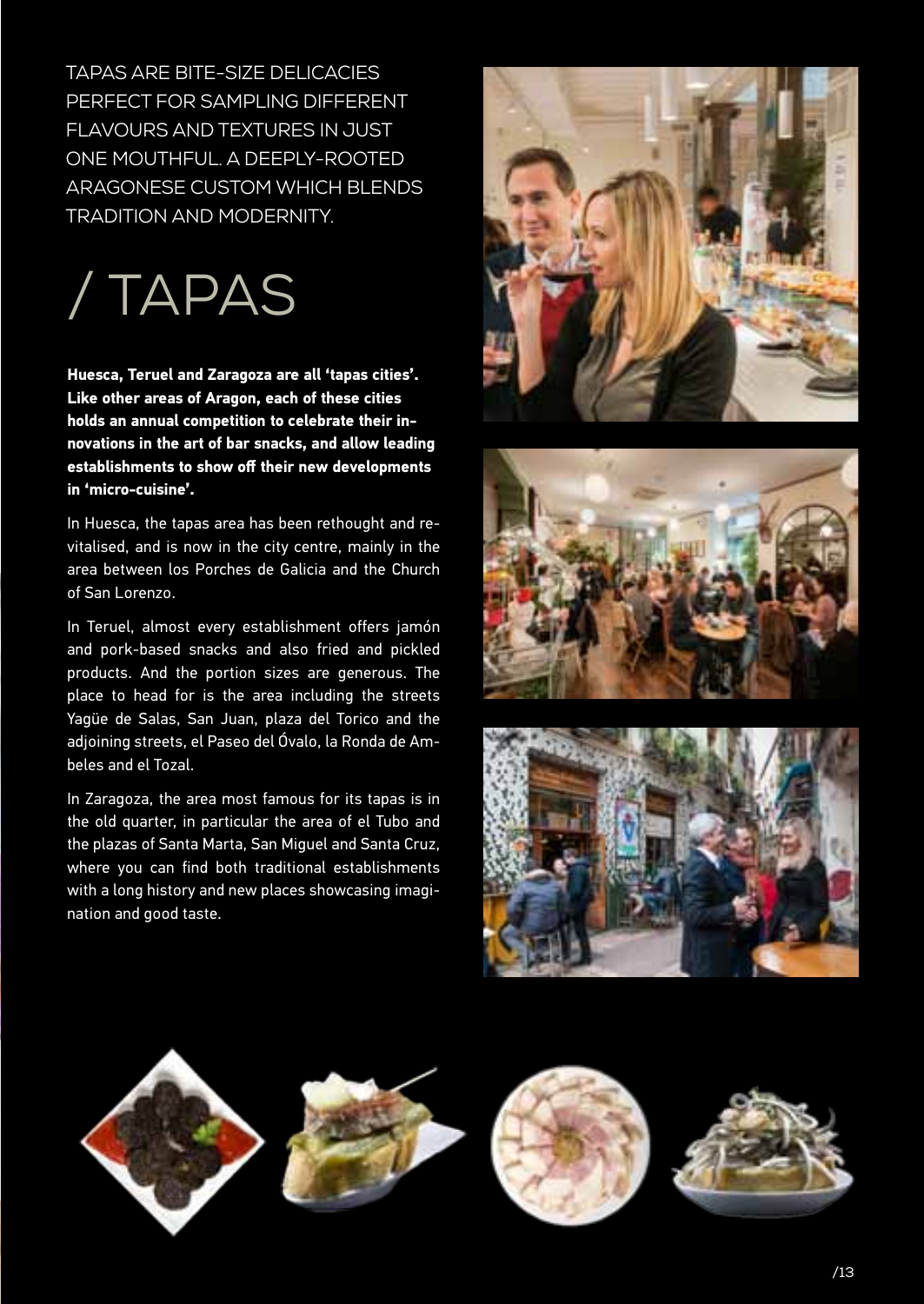

# / THE C'ALIAL SEAL

C'ALIAL IS A QUALITY ASSURANCE SEAL FROM THE ARAGON REGIONAL GOVERNMENT WHICH IDENTIFIES FOODSTUFFS DISTINGUISHED BY THEIR SPECIAL CULINARY AND NUTRITIONAL QUALITIES.

### Products which carry this seal are:

- Beef
- Lomo embuchado (pork loin sausage)
- Smoked Ternasco lamb
- Preserved pork in oil
- Paleta curada (cured shoulder of ham)
- Free-range chicken
- Rabbit
- Aragon Longaniza sausage
- Aragon morcilla (black sausage with onion and pinenuts)
- Cured chorizo and cecina (cured beef)
- Caspe olives
- Virgin olive oil
- Preserved fruit
- Saffron
- Organic fruit
- Honey
- Hen's eggs
- Pasta and rice
- Borage
- Coc de Fraga (fruit and nut tart)
- Pastries from El Maestrazgo
- Trenza de Almudévar (plaited pastry with nuts and raisins)
- Torta de balsa (almond tart)
- Florentina cake
- Piedrecicas del calvario (chocolate-coated almond caramels)
- Turrón negro and guirlache
- (crunchy almond nougat)
- Castañas de mazapán (marzipan 'chestnuts')
- Candied fruit bonbons
- Tortas de manteca
- Pastel ruso (layer cake with praline cream filling)
- Pan de cañada (traditional ovalshaped bread)
- Pan de pintera (traditional rustic bread)
- Wine vinegar
- Mature cheese
- Queso fresco (fresh pressed cheese)
- Sheep's yoghurt

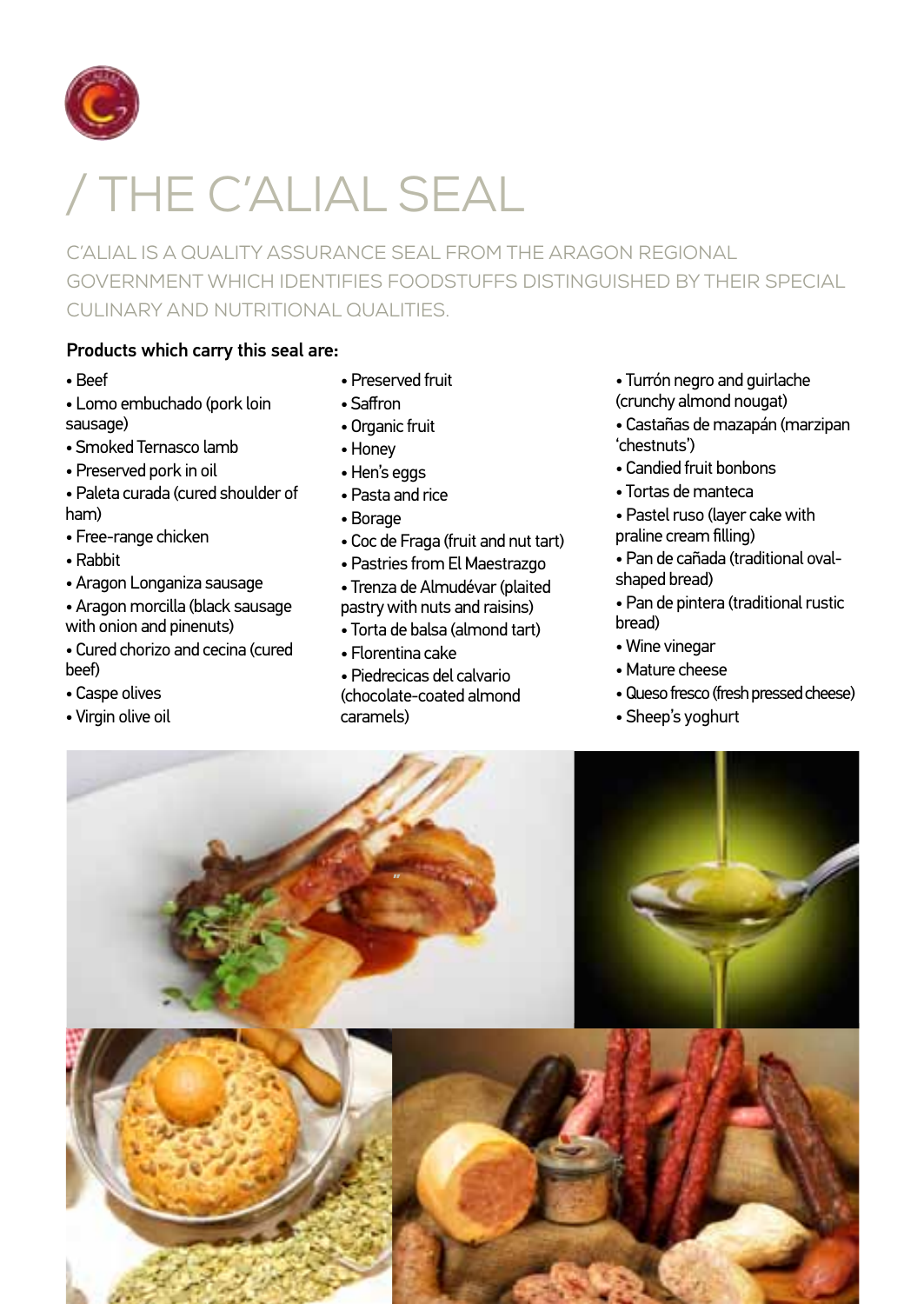# **/ QUALITY CONFECTIONERY**

THERE ARE MANY LOCAL SPECIALITIES CULINARY IMAGINATION HAVE BEEN BLENDED TO CREATE TRUE DELICACIES IN THEIR OWN RIGHT. HERE WE LIST JUST A FEW OF THEM.

In the province of Huesca, confectionery is our forte, and local specialities include: Coc de Fraga, Trenza de Almudévar, Huesca's castañas de mazapán, Pastel Ruso, Lacitos and Jaqueses (from Jaca), tortas de Ayerbe and Chesitas from the Hecho Valley.

In the province of Teruel: Suspiros de Amante de Teruel, Pastries from El Maestrazgo (tortas de alma, almojábanas, almendrados, mantecados, etc.) and Piedrecicas del Calvario, in Alcorisa.

In the province of Zaragoza: turrón guirlache, adoquines del Pilar, Frutas de Aragón and tortas de balsa from Caspe.

Although many of these products originate from a particular area, they are available in other localities in Aragon, above all in the city of Zaragoza.



Huesca's famous pastel ruso.



Huesca's traditional castañas de mazapán.



Traditional confectionery shop in Jaca. Glorias de yema. Glorias de yema.

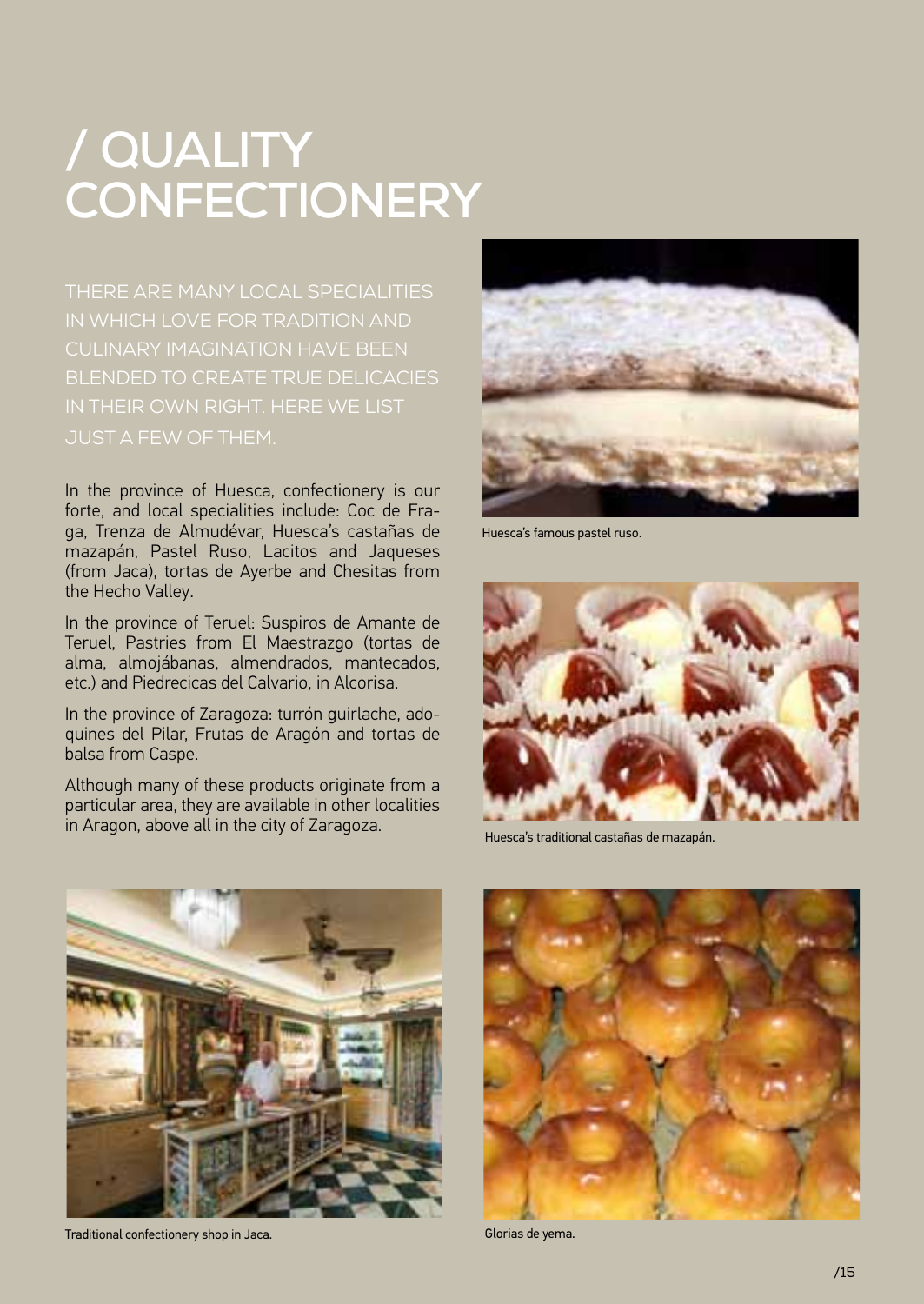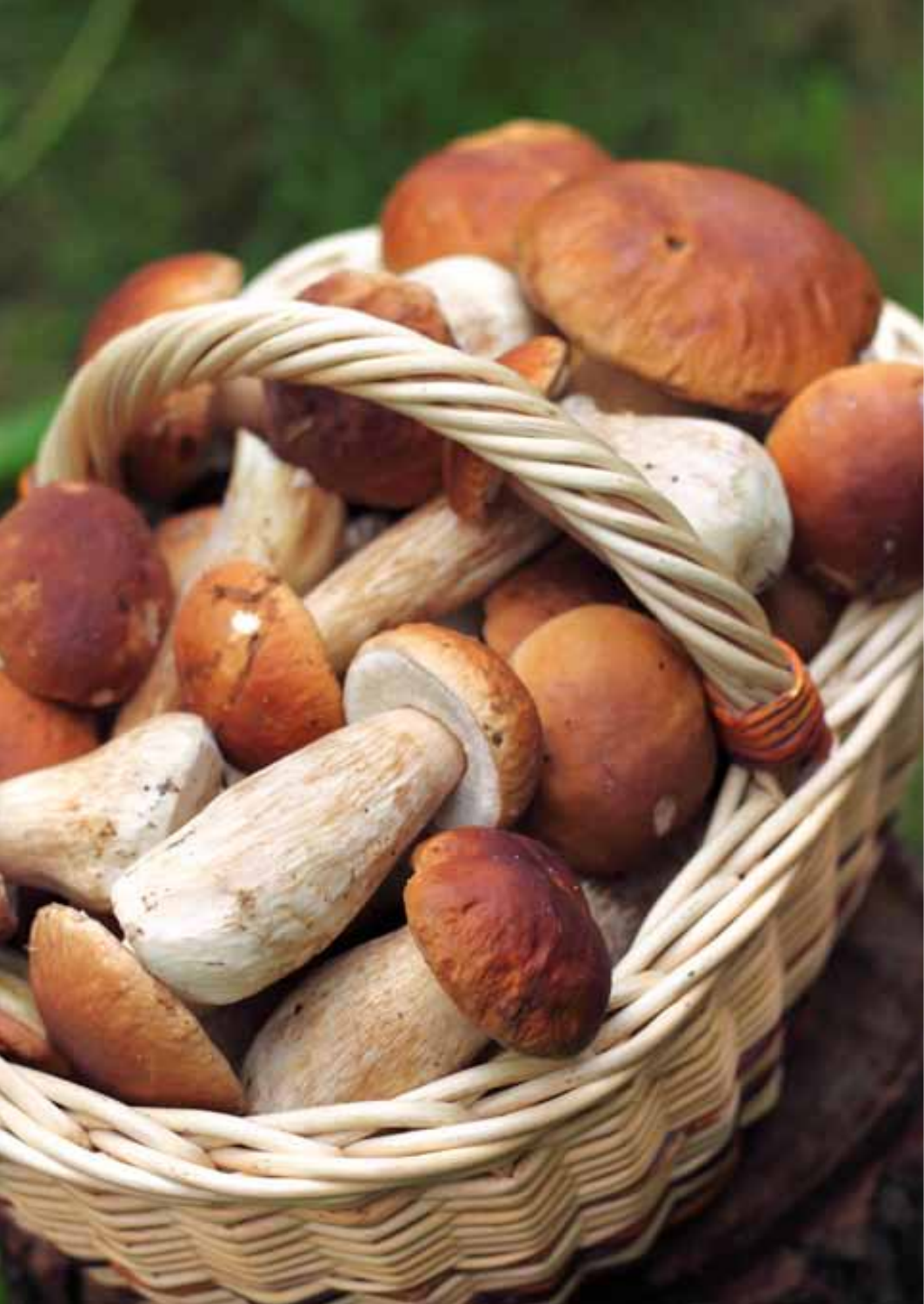# / OUR MICHELIN STARS

THE PRESTIGIOUS GUIDE HAS AWARDED ITS COVETED STAR TO A FEW SELECT REPRESENTATIVES OF ARAGONESE HAUTE CUISINE: CHEFS WHO CAN INTERPRET THE CHARACTER OF OUR PRODUCE WITH THEIR OWN INDIVIDUAL FLAIR.



#### RESTAURANTE LAS TORRES DE HUESCA

Its motto: 'Where cooking becomes art'. At the head of the kitchen is David Fernández, an intelligent, modern chef, with a passion for design and new criteria, yet at the same time firmly anchored to the land that is a distinguishing characteristic of the Huesca restaurant. Currently, the restaurant is reviving traditional dishes which are given a new twist.



#### TABERNA LILLAS PASTIA IN HUESCA

It is easy here to lose yourself in the pleasure of the senses. Carmelo Bosque offers modern cuisine to which he applies his profound knowledge of the produce of the natural environment, specialising in the use of black truffles. Using his ingenuity, creativity and talent for experimentation, he transforms each dish into a work of art.



### HOSPEDERÍA EL BATÁN IN TRAMACASTILLA DE TERUEL

María José Meda has been awarded Teruel's first Michelin star. This is highly personal cuisine, always dominated by respect for the local raw ingredients but employing unlimited creativity and modern techniques to create recipes as exclusive as they are original.



#### RESTAURANTE BAL D´ONSERA DE ZARAGOZA

Basque Carmen Arregui and Aragonese Josechu Corella are a creative duo who make every dish a gourmet work of art and feast for the senses for those who understand the value of quality raw ingredients and their careful preparation. The dining area, with the kitchen semi-visible, is minimalist, modern and sophisticated, because quality needs no decoration.



#### RESTAURANTE LA PRENSA DE ZARAGOZA

Marisa Barberán is an advocate of modern cuisine, blending large measures of imagination and exquisite taste. Daily, she negotiates the perfect balance of flavour, aroma, colour and texture, using only the finest foodstuffs. At a time when haute cuisine is experiencing a frenetic evolution, Marisa is positioned in the vanguard.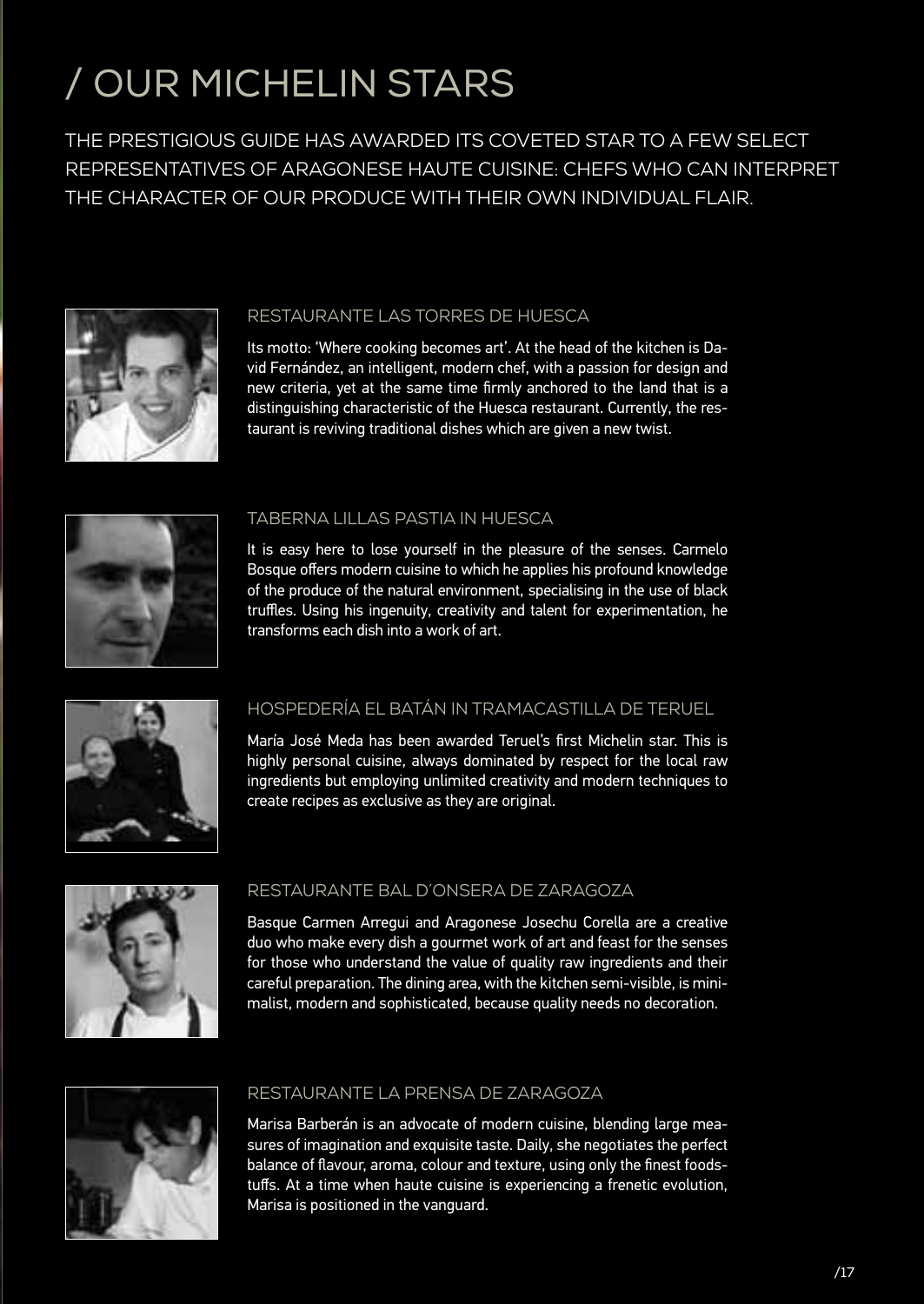ARAGON IS A REGION WHERE WE KNOW HOW TO EAT WELL AND ENJOY OURSELVES AT THE SAME TIME. WE'LL GIVE YOU A FEW IDEAS AND ONE PIECE OF ADVICE: TRY EVERYTHING.

# / AND NOW, ENJOY IT!



### **BORAGE STEMS WITH RICE AND CLAMS**

### Ingredients for 4 servings

160 g rice 400 g borage 16 clams 2 cloves of garlic 1 tsp chopped parsley 1 100 ml oil 2 100 ml fish stock 1 tab flour and salt

### Method

Heat a little oil in a frying pan and sauté a pinch of chopped garlic and parsley. Add some flour and fish stock. Add the borage, cut into thin strips, and the rice. Cook for 10 minutes, then add salt and the clams. Once the clamshells open, adjust the seasoning and test the rice.



### **SALT COD AL AJOARRIERO**

### Ingredients for 4 servings

1 kg salt cod, pre-soaked or desalted 4 large potatoes 8 cloves of garlic 3 egg yolks 1 onion oil and salt

### Method

Take the whole cod, drained but still moist, and cook it in a medium oven. When it has softened, remove it from the oven and flake it (discarding the skin and bones), then place the flakes in cold water. When you have done this with all the fish, wash it several times and drain it, squeezing well to expel all the water it has soaked up.

Warm the oil in a terracotta casserole dish and add the finely sliced garlic. Before the garlic colours, add the flakes of cod and fry very gently. Next, add the egg yolks and fold them in.

Meanwhile, cut the potatoes into small chunks, sauté them in a pan and serve them mixed with the cod.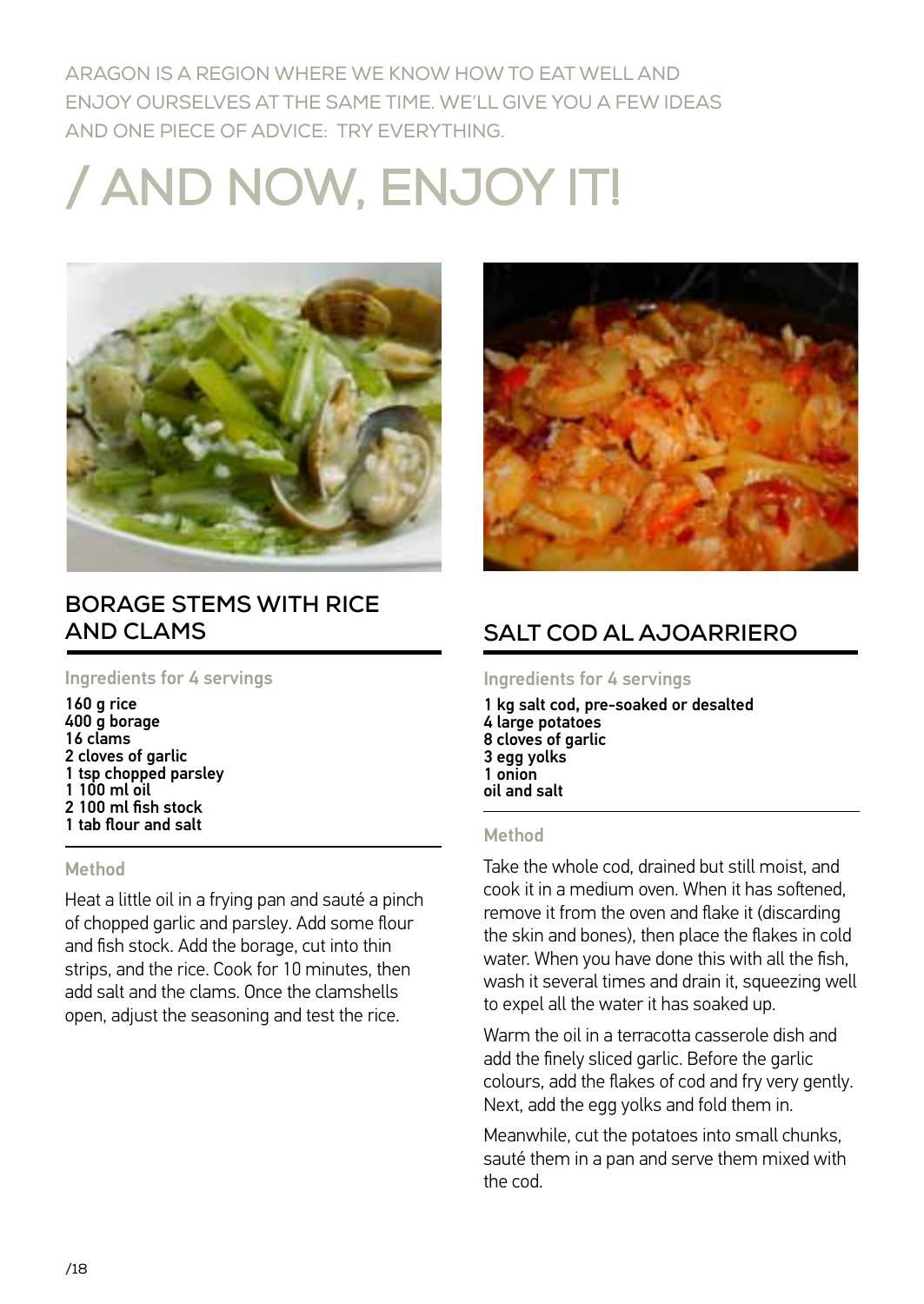

### **ROAST TERNASCO LAMB WITH POTATOES A LO POBRE**

#### Ingredients for 4 servings

1,5 kg Ternasco lamb 2 kg potatoes 6 cloves of garlic 2 bay leaves 100 ml olive oil 500 ml water and salt

#### Method

Peel and slice the potatoes. Put the sliced garlic, bay leaves, oil, salt and water in an ovenproof dish. Season the lamb with oil and salt and place it on top of the potatoes.

Put it in the oven and cook for 1 hour and 35 minutes, allowing it to gradually become golden. When it is done on one side, turn it to ensure it browns evenly.



### **CHICKEN A LA CHILINDRÓN**

#### Ingredients for 4 servings

- 1 chicken 3 medium onions
- 4 red peppers 2 bay leaves 6 cloves of garlic 1 kg fresh tomatoes 200 g Teruel jamon

### Method

Joint the chicken and fry the pieces in a pan. When golden, transfer to a casserole dish.

In the oil left over from frying the chicken, fry the garlic, onion, peppers and ham, cut into pieces. Then mix this with the chicken in the casserole dish.

Next, scald the tomatoes, process them and pass them through a sieve. Add the tomatoes and a bay leaf to the chicken. Season and leave to cook until the chicken is tender and ready to serve.